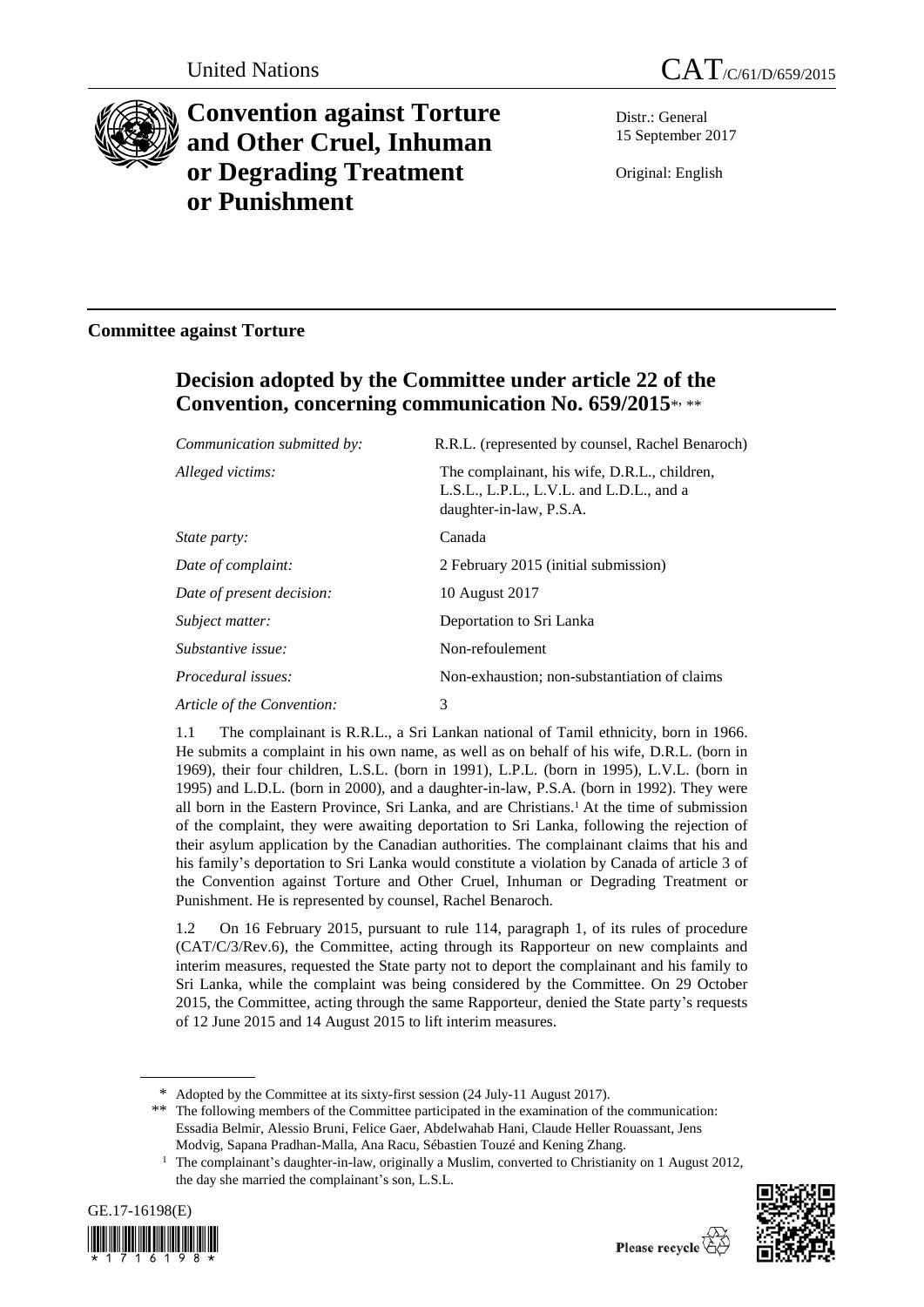#### **Factual background**

2.1 On 5 May 1995, while visiting relatives in Trincomalee, the complainant and two of his siblings were arrested by the Sri Lanka Army and taken to a detention camp in Trincomalee. The complainant was severely assaulted in the camp and taken to Trincomalee Hospital for treatment. The complainant alleges that one of the officers, T.S., who arrested him and personally assaulted him while in detention, was an Intelligence Officer in Trincomalee and is currently employed as a local security assistant for the United Nations Department of Safety and Security in Jaffna. While detained in the Trincomalee camp, the complainant received eight visits from officers from the International Committee of the Red Cross (ICRC). He was released on 10 February 1996 without any charges. The complainant was never informed of the reasons for his detention.

2.2 In July 2006, the complainant started working with United Nations Department of Safety and Security as a local security assistant in the Eastern Province, covering the districts of Ampara, Batticaloa and Trincomalee. He was in charge of sending reports to his supervisor on the security situation in the Eastern Province and providing technical support to the area security coordinator and all United Nations staff in that province. As part of his responsibilities, the complainant regularly interacted with the Sri Lanka Army, police, Special Task Force and other government officials, paramilitary groups and the Liberation Tigers of Tamil Eelam (LTTE).

2.3 Certain aspects of the complainant's professional responsibilities created resentment among government and paramilitary groups, especially the Tamil Makkal Viduthalai Pulikal (TMVP) and LTTE,<sup>2</sup> who were displeased that reports were being disseminated to the United Nations on what was occurring on the ground in the Eastern Province. On 28 June 2008, the complainant received a threatening telephone call, warning that he should not interfere with "their" work, and accusing him of being an LTTE supporter. On an unspecified date, he filed a complaint with the police in Batticaloa. However, the police never identified the caller. In the meantime, the complainant continued to receive threatening phone calls on a monthly basis, with the caller referring to reports about the security situation written by the complainant and saying, "We know you are an ex-LTTE cadre, we know who you are, be careful, we will kill you".

2.4 In August 2009, an armed member of TMVP, surrounded by a group of four or five men, showed up at the complainant's house and threatened him with death. <sup>3</sup> The complainant contacted the police, who dispersed the group of men. Before the group left, the armed man told the complainant, "We will see you later". The complainant adds that, back then, TMVP was abducting children to be used as soldiers. He believes that the source of resentment against him was the fact that he acted as an interpreter between the United Nations Children's Fund (UNICEF) and TMVP in the camps where some children were being held.

2.5 At approximately 2 a.m. on 22 August 2011, unknown assailants threw projectiles at the complainant's house for approximately twenty minutes. The incident was reported in the United Nations weekly report of 26 August 2011.

2.6 In November 2011, the complainant was assigned by the United Nations to a duty station in Trincomalee. As part of his professional responsibilities, he had to interact with T.S., the intelligence officer who had arrested him in 1995. The officer asked the complainant his name and if he had ever been in Trincomalee before and whether they knew each other. The complainant responded in the affirmative. The following day, the officer was reassigned to a duty station in Jaffna.

2.7 In January 2012, the complainant noticed that he was often followed by men on motorbikes without licence plates whenever he left his house. The riders wore black helmets with opaque visors that completely hid their faces. The complainant filed about

<sup>&</sup>lt;sup>2</sup> The complainant states that he informed his United Nations supervisor on several occasions of the threats. On the advice of his supervisor, he filed numerous complaints with the police, but the police did not conduct any official investigation.

<sup>&</sup>lt;sup>3</sup> The armed member of TMVP allegedly told the complainant: "You think you are a big person? You are a Tamil person and you are working against us. If you want I can kill you".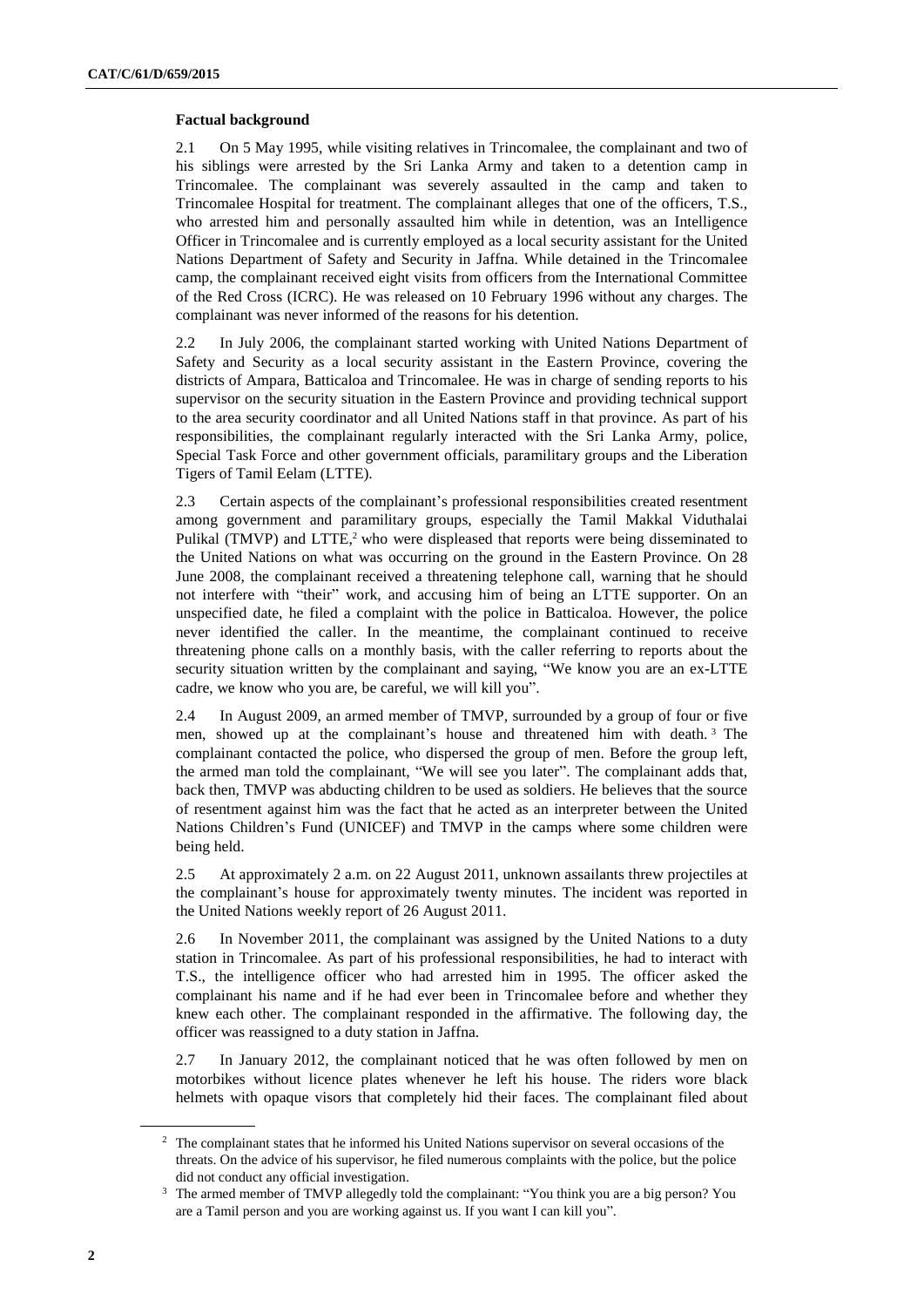twenty verbal complaints with the police regarding those incidents. However, nothing was ever done. For about eight months, the complainant's family members were also followed by men on motorbikes. The family became frightened and the children stopped going to school.

2.8 In June 2012, the complainant resigned from his job with United Nations Department of Safety and Security because he considered that it put his life and that of his family in danger.

2.9 In July 2012, the complainant's son, L.S.L., was out on his motorbike, when he was approached by a man wearing a black helmet with an opaque visor, who asked him where his father was and whether he had left the country. On 24 August 2012, the complainant was walking with one of his daughters, L.V.L., when a man on a motorbike attempted to grab his daughter's arm. When she started screaming, the man drove away.

2.10 On 28 August 2012, the complainant found the headlights of his car smashed. A bystander told him that four men, wearing black helmets with opaque visors, had come by on two motorbikes, smashed the headlights and driven away. On 30 August 2012, the complainant found the mirrors of his car broken. He adds that cars began parking near his house for long periods, especially at night, in a place that gave good visibility of the house. Once the lights in the house went on, the cars would immediately drive away.

2.11 On 9 September 2012, the complainant's family left their home and stayed in Colombo before taking a flight to the United States on 12 September 2012. On 22 September 2012, the complainant and his family travelled by bus from Buffalo, New York, to Plattsburgh, New York, and thereafter by taxi to the Canadian border in the vicinity of Lacolle, Quebec. On 23 September 2012, they crossed illegally into Canada by an unguarded road but were detained shortly thereafter by immigration authorities, at which time they filed claims for refugee protection.

2.12 On 16 April 2014, the complainant and his family had a single joint hearing in Montreal. On 13 May 2014, the Immigration and Refugee Board rejected their claims on the basis of lack of credibility and determined that the claimants were not "Convention refugees" <sup>4</sup> and "persons in need of protection". <sup>5</sup> They were notified of the decision on 20 May 2014.

2.13 On 11 June 2014, the complainant and his family applied to the Federal Court of Canada for leave and judicial review of the Immigration and Refugee Board's decision. On 17 September 2014, the Federal Court denied the application.

2.14 On 20 January 2015, the complainant and his family<sup>6</sup> applied to Canada Border Services Agency for an administrative stay of the removal orders, pursuant to section 50 of the Immigration and Refugee Protection Act. On 28 January 2015, an Inland Enforcement Officer of the Agency communicated the negative decision to the legal representative of the complainant and his family, explaining that he was not satisfied that the family's circumstances warranted a deferral of removal.

2.15 The complainant and his family had to wait 12 months as of the date of the rejection of their asylum application before being able to file an application for a pre-removal risk assessment or for permanent residence on humanitarian and compassionate grounds. <sup>7</sup> However, their removal to Sri Lanka was scheduled to take place prior to the expiry of the 12-month bar.

<sup>4</sup> See 1951 Convention relating to the Status of Refugees.

<sup>5</sup> Reference is made to section 97 of the Immigration and Refugee Protection Act and section 7 of the Canadian Charter of Rights and Freedoms.

<sup>6</sup> The application was submitted on behalf of the complainant, his wife and their three daughters.

Section 112 (2) (b.1) of the Immigration and Refugee Protection Act provides that, in general, a person may not apply for protection through the pre-removal risk assessment process if, "less than 12 months have passed since their claim for refugee protection was rejected … or determined to be withdrawn or abandoned by the Refugee Protection Division or the Refugee Appeal Division". The same 12-month bar applies to application for permanent residence on humanitarian and compassionate grounds.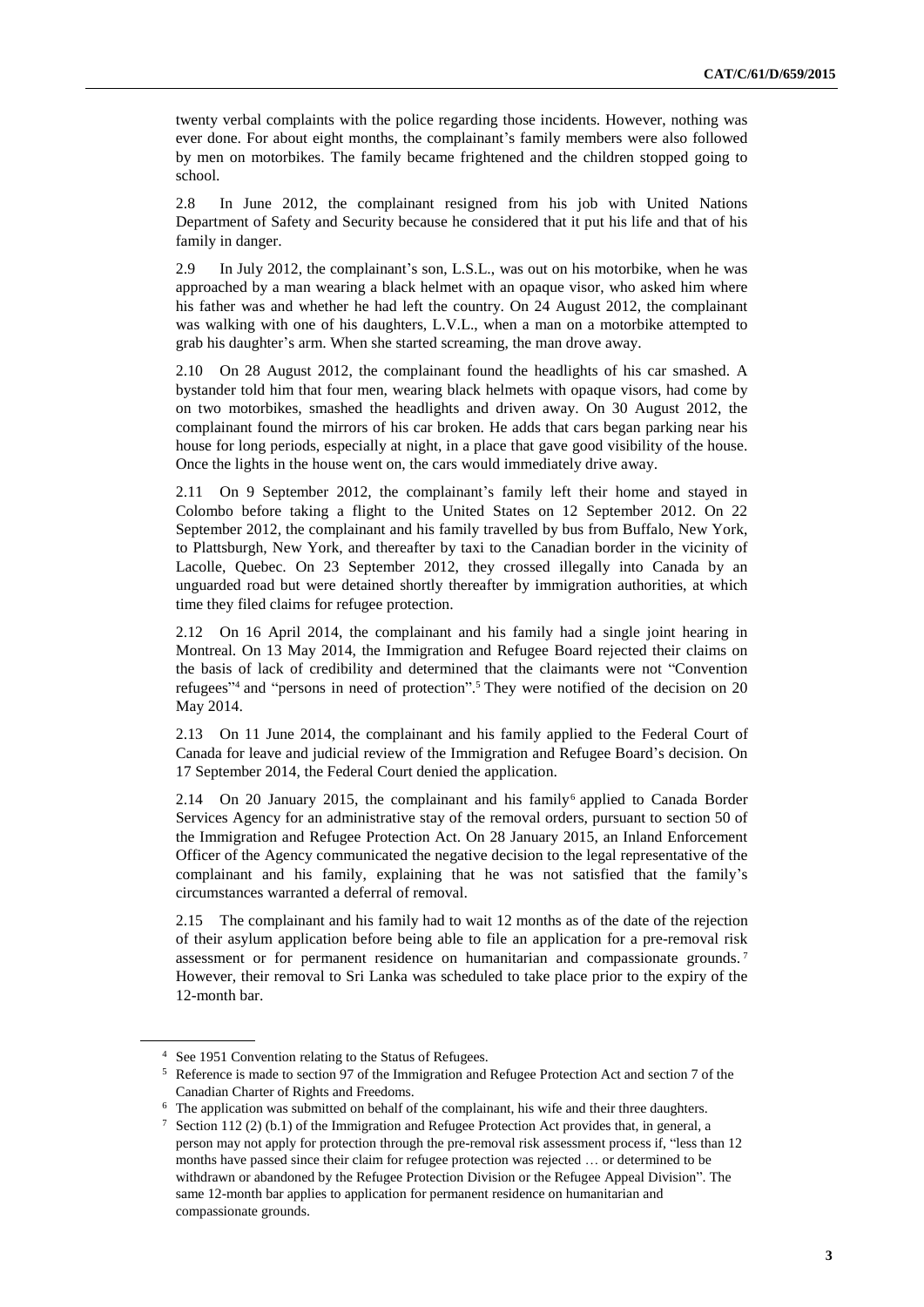2.16 On 9 January 2015, the complainant and his family<sup>8</sup> applied for permanent residence on humanitarian and compassionate grounds in the best interests of their minor children and requested to be exempted from the 12-month bar. However, such application does not stop a deportation. <sup>9</sup> The complainant and his family submit that they have exhausted all available domestic remedies.

#### **The complaint**

3.1 The complainant claims that his and his family's return to Sri Lanka would place them at a serious risk of torture for the following reasons: (1) they are Tamils from the Eastern Province; (2) he was suspected of links to LTTE and was detained and tortured in 1995; (3) he worked as a United Nations local security assistant for six years and owing to his professional responsibilities, he had conflicts with government authorities and paramilitary groups; and (4) he and his family had lived for two and a half years in Canada, where there is a large Sri Lankan diaspora supporting LTTE. He stated that they would therefore be suspected of having had contacts with LTTE in the diaspora.

3.2 The complainant further claims that, as failed asylum seekers in Canada, he and his family might be suspected of having links to LTTE or having engaged in anti-Government activity. He cites reports which indicate that "rejected asylum seekers and returnees appear to be at risk of torture, if accused of anti-Government political activity or links to the LTTE".<sup>10</sup> The complainant argues that, making a refugee claim, especially when one has extensive knowledge of the security situation in Sri Lanka, as he does, is tantamount to anti-Government activity. The complainant submits that, owing to the above circumstances, he fears that the Sri Lankan authorities, including the paramilitary group, TMVP, will torture him and his family members. Therefore, by deporting them to Sri Lanka, the State party will violate article 3 of the Convention.

#### **State party's observations on admissibility and merits**

4.1 On 12 June 2015 and 14 August 2015, the State party submits that the present complaint contains the same factual allegations as those put before the Canadian authorities. It submits that the complaint is inadmissible. Firstly, the complainant and his family have not exhausted all available domestic remedies, as their applications for permanent residence on humanitarian and compassionate grounds and for pre-removal risk assessments are pending. Both of these processes are effective remedies, since a favourable decision on either one would enable the complainant and his family to remain in Canada. They would also be entitled to apply to the Federal Court to seek judicial review, should they receive negative decisions on those applications. A successful judicial review would result in an order for reconsideration of the impugned decision. A judicial stay of removal pending the disposition of any Federal Court application may also be available.

4.2 Secondly, the State party submits that the complainant and his family's allegations are not substantiated, on even a prima facie basis, rendering the complaint inadmissible as manifestly unfounded under rule 113 (b) of the Committee's rules of procedure. The complainant has not established that the family's status as failed refugee claimants would put them at risk of torture upon return to Sri Lanka. The State party submits that failed asylum seekers are only at risk of persecution upon return if they are perceived by Sri

<sup>8</sup> The application was submitted on behalf of the complainant, his wife and their minor daughter.

<sup>9</sup> Reference is made to the information posted on the website of Immigration, Refugees and Citizenship Canada.

<sup>&</sup>lt;sup>10</sup> Reference is made to the report of the Office of the United Nations High Commissioner for Refugees (UNHCR) on failed refugee claimants returned to Sri Lanka, dated 3 February 2014, which complements an earlier report, dated December 2012, on the same issue. Amnesty International and Human Rights Watch have called upon Australia to stop the deportation of Sri Lankan refugees owing to a real risk of detention and torture. Freedom from Torture indicates that a connection at any level with LTTE puts a failed refugee claimant at risk of torture. A recent decision of the United States of America Federal Court of Appeals ruled that asylum seekers returned to Sri Lanka are subjected to torture on return. A report of the Human Rights Law Centre, dated September 2014, documents the serious risk of torture that failed asylum seekers suspected of links to LTTE can encounter when returned to Sri Lanka.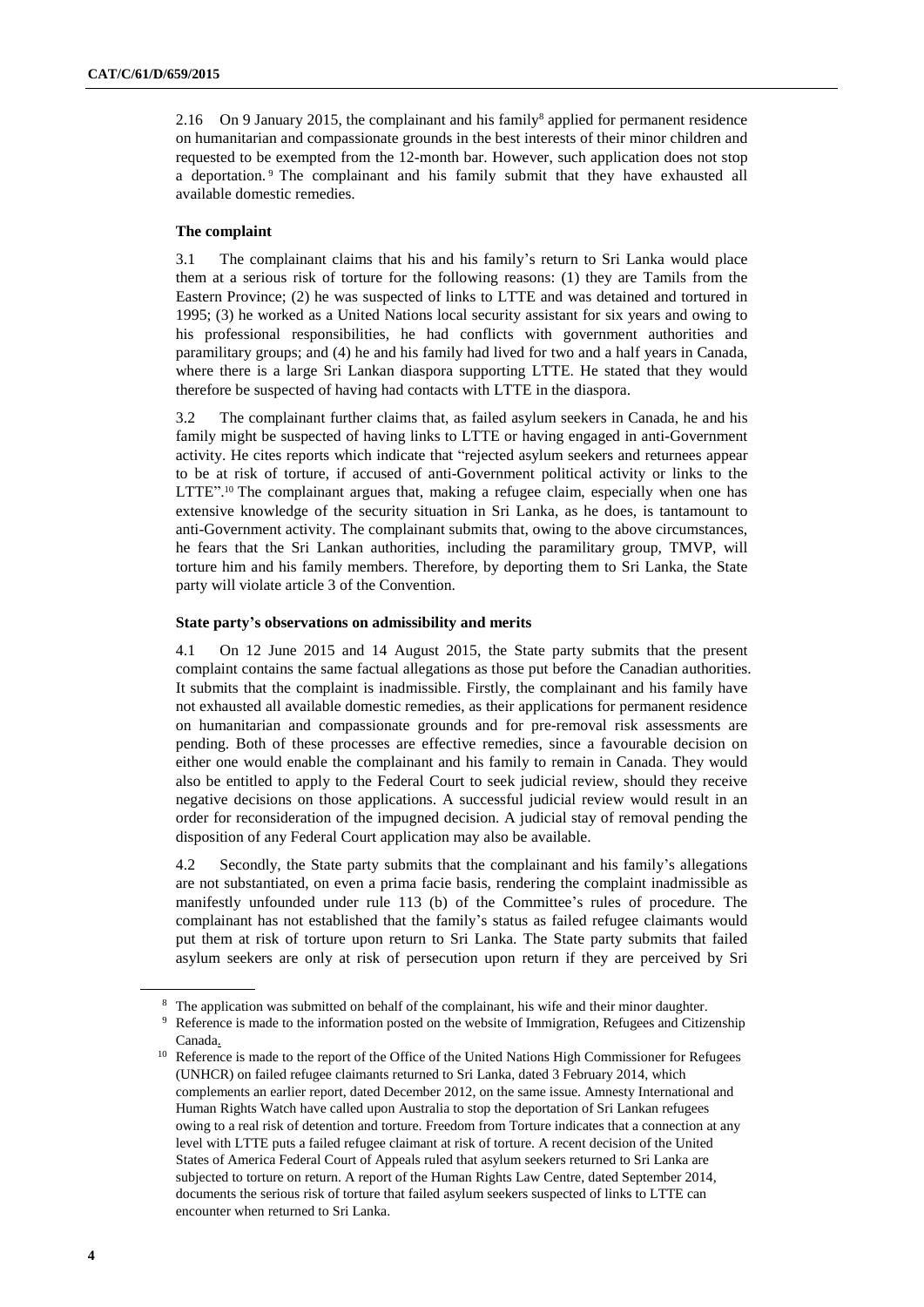Lankan authorities as having been involved in anti-Government activity or in pro-LTTE activities. The complainant and his family have presented no evidence that they were engaged in such activities or that they may be perceived as having done so. Moreover, the complainant has not established that his history of employment with United Nations Department of Safety and Security puts him at risk of torture or persecution. Objective reports on the human rights situation in Sri Lanka do not support the complainant's position that United Nations employees face a risk of harm at the hands of Sri Lankan authorities. Although some human rights reports suggest that activists and humanitarian workers face a greater risk of persecution than the general population, United Nations employees do not fall within this risk profile.

4.3 The complainant's narrative reveals that Sri Lankan authorities have shown willingness and the ability to protect his family from harm. The complainant recounts that in 2009, when TMVP members harassed him in front of his house, the authorities responded to his call and were successful in dispersing the TMVP members. In addition, he annexed to his complaint numerous police reports. The existence of those reports demonstrates that the police in Batticaloa took the complainant's allegations of threats and harassment seriously.

4.4 In the alternative, the State party submits that, even if the complainant and his family's claims amount to persecution or torture, he has not discharged the burden of showing that the risk is ongoing. In the State party's view, the incidents that occurred between 2008 and 2012 do not provide a credible basis upon which the Committee could conclude that the complainant and his family would continue to face a risk of torture if returned to Sri Lanka today. The complainant has submitted some evidence that postdates the family's departure from Sri Lanka. The complainant alleges that his daughter and sonin-law, who have remained in Sri Lanka, have been receiving threatening phone calls, in which the caller demands that the complainant return to Sri Lanka. He also alleges that an intruder entered their yard in September 2014. Finally, the author's son-in-law was involved in a road accident, which he claims was caused intentionally by two men on motorcycles. According to a medical report, he suffered a back injury. The State party submits that, even if taken at face value, those incidents are not sufficient to demonstrate an ongoing risk to the complainant and his family. On the contrary, the complainant's submissions make it clear that his daughter and son-in-law have remained in Batticaloa in relative safety for over two years. The above-mentioned incidents demonstrate that, at most, the complainant and his family might continue to be subjected to harassment if returned to Sri Lanka. The State party also submits that the complainant has not alleged that his presumed detention without charge for 10 months in 1995 and 1996 was related to the family's ongoing fear of persecution. In fact, he states that the man who was responsible for his detention also became an employee of the United Nations.

4.5 In support of its argument that the complaint should be declared inadmissible under rule 113 (b) as manifestly unfounded, the State party also submits that it would be inappropriate for the Committee to re-evaluate the conclusions reached by domestic decision makers with respect to the complainant's claim for protection for himself and his family. It submits that it is not the role of the Committee to weigh evidence or reassess findings of fact made by domestic courts, tribunals or decision makers.

4.6 In the event that aspects of the complaint are considered admissible, the State party submits, in the alternative, that it is entirely without merit. In that context, it acknowledges that, generally speaking, serious human rights violations continue in Sri Lanka.<sup>11</sup> However, despite the human rights issues affecting Tamils generally, not all Tamils face a risk of torture. Indeed, objective reports, including the ones provided by the complainant, confirm that only individuals bearing certain personal characteristics are subject to such a risk. Some failed refugee claimants may bear these personal characteristics, but the complainant and his family do not. The State party also acknowledges reports that some failed refugee

<sup>11</sup> Reference is made to, inter alia, *UNHCR Eligibility Guidelines for Assessing the International Protection Needs of Asylum-Seekers from Sri Lanka*, 21 December 2012, p. 5; and United States of America, Department of State, *2013 Country Reports on Human Rights Practices — Sri Lanka*, 27 February 2014, p. 2.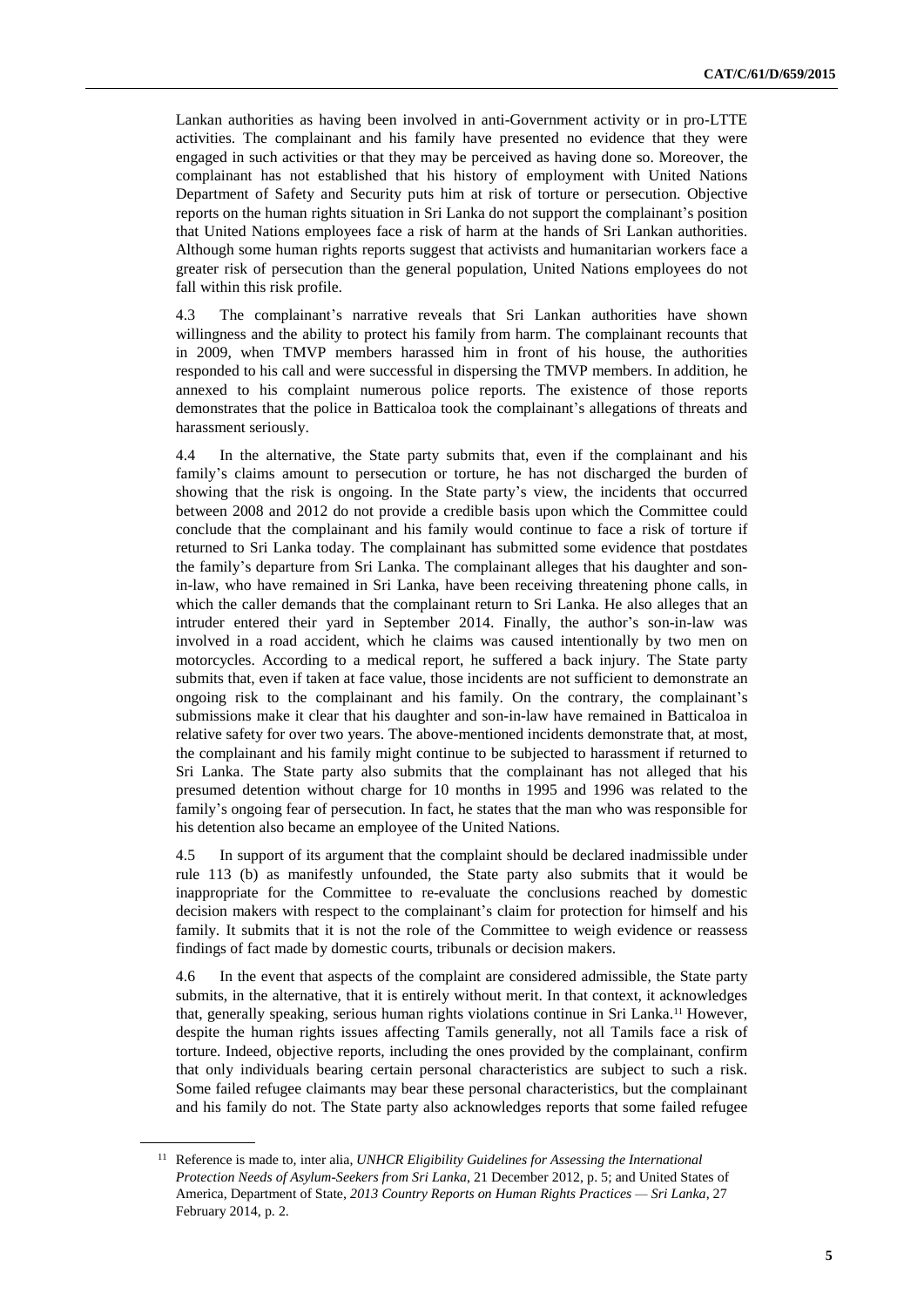claimants had been detained or tortured upon return to Sri Lanka.<sup>12</sup> Most reports, however, make it clear that returnees were detained because they were accused of links to LTTE, activists or opposition parties. There appears to be a consensus among credible human rights organizations that, in the absence of this perceived link, failed refugee claimants who are returned to Sri Lanka do not face a risk of harm that is sufficient to require international protection. The State party submits, therefore, that even if Sri Lankan authorities should identify the complainant and his family as failed asylum seekers of Tamil descent, it will not lead the authorities to subject them to torture. The complainant and his family have not provided any reason to believe that Sri Lankan authorities will consider them to be LTTE supporters. There is also no indication that any of the family members are the subject of outstanding court orders or arrest warrants, or are otherwise on a "stop" or "watch" list.

4.7 As to the complainant's claim that his former role with the United Nations puts him at risk of torture, the State party reiterates its argument that United Nations employees are not subject to a particular risk of torture or harm at the hands of the Sri Lankan authorities. Furthermore, the complainant's suggestion that the Government of Sri Lanka may impute a connection between him and LTTE based on his role with the United Nations is unsubstantiated. The complainant has not provided any evidence to suggest that the Government may perceive him as being an LTTE supporter or an anti-Government activist. The United Nations is not in conflict with the Government, nor is it aligned with LTTE, and employment with the United Nations cannot be perceived as anti-Government activity. As to the complainant's argument that filing a claim for refugee protection when one has extensive knowledge of the security situation in Sri Lanka is tantamount to anti-Government activity, the State party submits that such position is unsubstantiated, since the complainant has not demonstrated that United Nations employees face a greater risk of harm than failed refugee claimants generally. The State party submits, therefore, that there are no substantial grounds to believe that returning the complainant and his family to Sri Lanka would expose them to a risk of being subjected to torture in violation of the State party's obligations under the Convention.

4.8 The Immigration and Refugee Board of Canada found that many of the complainant's statements concerning the threats against his family were not credible. It highlighted inconsistencies in the complainant's oral testimony, his interview with an officer of Canada Border Services Agency, his Personal Information Form and other documentary evidence submitted to the Board. In particular, the Board highlighted the complainant's failure to mention, in some interviews, alleged incidents of harassment that he raised in others. The complainant also gave inconsistent responses to the question of whether he had ever been tortured. The Board also noted that aspects of the complainant's evidence were implausible. For instance, the Board questioned why some incidents had been reported to the local police, while others had not. In concluding that the complainant's version of events lacked credibility, the Board also considered the evolving political situation in Sri Lanka. It noted that, according to its National Documentation Package on Sri Lanka, the group TMVP that allegedly threatened the author outside his house in 2009 had surrendered its weapons that same year and ceased to operate as a paramilitary group. As a result, the Board concluded that the threats received by the complainant and his family in 2009 did not demonstrate the existence of an ongoing risk.

4.9 The State party adds that the complainant and his family were represented by legal counsel at the Board's hearing and were given the opportunity to adduce evidence and make submissions. The complainant provided testimony to substantiate the risk the family allegedly faces. That testimony was thoroughly assessed in the Board's decision.

4.10 The complainant and his family subsequently applied to the Federal Court for leave to seek judicial review of the Immigration and Refugee Board's decision. The Federal Court denied the application on 17 September 2014. In compliance with its practice regarding applications for leave, the court did not provide reasons.

4.11 In January 2015, the complainant and his family applied for an administrative deferral of their removal. On 28 January 2015, an Inland Enforcement Officer of Canada

<sup>12</sup> See *UNHCR Eligibility Guidelines*, p. 8.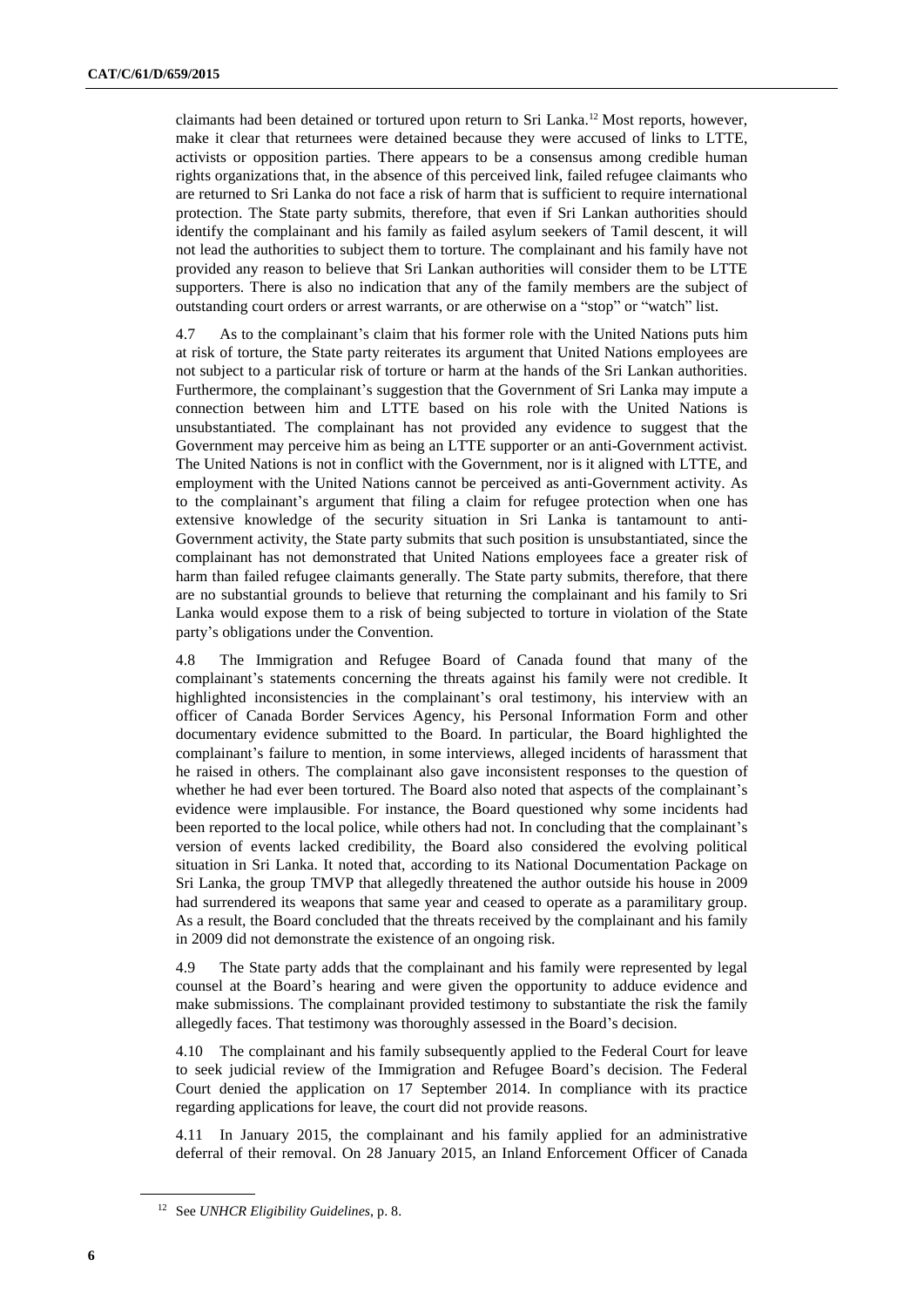Border Services Agency communicated his negative decision and reasons for it to the legal representative of the complainant and his family. In that regard, he summarized the evidence of risk put forth by the complainant and highlighted the various inconsistencies in the submission. The two risk factors raised in the present complaint, namely the family's status as failed asylum seekers and the complainant's past employment with the United Nations, were clearly before the officer and considered in the decision. Ultimately, the officer was not satisfied that there was a personal risk of death or inhumane or excessive treatment or punishment that would warrant a deferral of removal. The complainant and his family did not apply for leave to seek judicial review of that decision.

4.12 On 9 January 2015, the complainant and his family filed an application for permanent residence on humanitarian and compassionate grounds. At the time of filing the State party's observations, that application was still pending. In the assessment of an application for permanent residence on humanitarian and compassionate grounds, the decision maker considers the best interest of any child under 18 years of age who will be directly affected by the decision, taking into account the age of the child, the degree of his or her establishment in Canada, medical issues or other special needs of the child, among other factors.

4.13 The State party submits that an application for permanent residence on humanitarian and compassionate grounds is an effective domestic remedy available to anyone whose claim for protection has been denied.<sup>13</sup> The State party regrets that, in its recent decisions,<sup>14</sup> the Committee has considered that applications for permanent residence on humanitarian and compassionate grounds are not remedies that must be exhausted for the purposes of admissibility. In the view of the Canadian authorities, it should not matter on which grounds a complainant is allowed to remain in Canada, when the result — protection from removal to the country where he or she alleges to be at risk — is the same.

4.14 Since filing their complaint with the Committee, the complainant and his family became eligible for a pre-removal risk assessment, for which they applied on 28 May 2015. They are now subject to a legislative stay of removal, pending the determination of the assessment.

4.15 The State party also notes that, in recent jurisprudence,<sup>15</sup> the Committee referred to section 18.1 (4) of the Federal Courts Act, which sets out the grounds for judicial review, and observed that none of the grounds includes a "review on the merits" of the complainant's claim that he or she would be tortured if returned to his or her country of origin. On that basis, the Committee accepted the complainants' arguments that judicial review of negative decisions of the Immigration and Refugee Board or those of a preremoval risk assessment did not provide them with an effective remedy in the circumstances of their cases. The Committee also expressed the view that the State party should provide for "judicial review on the merits" of decisions to expel an individual where there are substantial grounds for believing that the person faces a risk of torture.<sup>16</sup>

4.16 The State party does not accept as a general proposition that its domestic system of judicial review, and in particular its Federal Court, does not provide an effective remedy against removal where there are substantial grounds for believing that a complainant faces a risk of torture. It considers that the Committee has misapprehended the nature of judicial review by the Federal Court, given that Canada's current system of judicial review does provide for judicial review on the merits.

<sup>13</sup> Reference is made to communication No. 66/1997, *P.S.S. v. Canada*, decision adopted on 13 November 1998, para. 6.2.

<sup>14</sup> Reference is made to communications No. 333/2007, *T.I. v. Canada*, decision adopted on 15 November 2010, paras. 6.3-6.4; and No. 343/2008, *Kalonzo v. Canada*, decision adopted on 18 May 2012, para. 8.3.

<sup>15</sup> Reference is made to communications No. 319/2007, *Singh v. Canada*, decision adopted on 30 May 2011, para. 8.8; and No. 520/2012, *W.G.D. v. Canada*, decision adopted on 26 November 2014, para. 7.3.

<sup>16</sup> See *Singh v. Canada*, para. 8.9.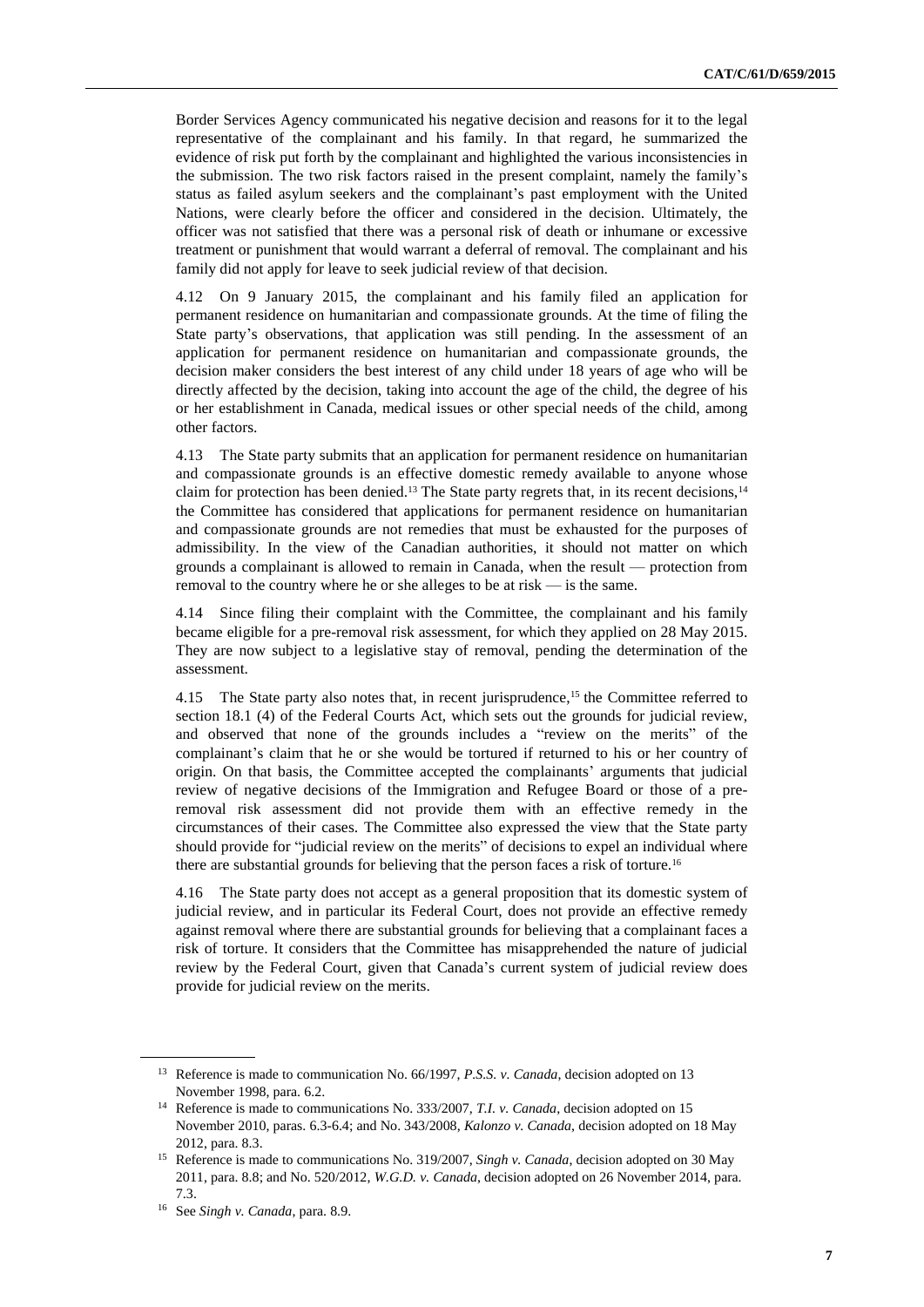#### **Complainant's comments on the State party's observations**

5.1 In his submissions of 19 August 2015 and 17 December 2015, the complainant reiterates his initial claims. As to the State party's argument that the complainant does not make any connection between his detention in 1995 and the family's fear of persecution, the complainant submits that the aforementioned detention, under section 19 (2) of the Emergency Regulations dealing with terrorist activities is one factor among many others for his fear of torture in his country of origin. He refers to a recent report issued by Organisation Suisse d'Aide aux Réfugiés,<sup>17</sup> according to which, the Sri Lankan authorities keep records of arrests going back many years.

5.2 The complainant recalls that he and his family were harassed over several years. In that connection, he submits that torture can consist not only of physical, but also mental harm, and that many measures that may not be torture in themselves can amount to torture cumulatively.

5.3 With regard to the State party's argument that, as a former United Nations employee, he is not subject to a particular risk of torture or harm at the hands of the Sri Lankan authorities and that "employment with the United Nations simply cannot be perceived as anti-Government activity", the complainant submits that the State party failed to consider his particular duties with the United Nations. He adds that, according to a recognized principle of refugee law, what does or does not constitute anti-Government activity depends on the point of view of the asylum seeker's country of origin and not that of the asylum country. Reporting on the security situation in Sri Lanka can be very detrimental to one or both parties to the conflict, especially since both committed war crimes and crimes against humanity. Furthermore, in addition to reporting on the security situation, the complainant was also a liaison officer between the Sri Lankan forces, including the paramilitary groups, and LTTE. While carrying out his duties, the complainant had encountered many problems with the Sri Lankan forces and paramilitary groups. His last service evaluation from the United Nations mentions that he and his family had been threatened. The complainant further submits that, as a United Nations employee he was also a humanitarian worker, since he dealt with various United Nations organizations, including UNICEF, Office of the United Nations High Commissioner for Refugees and the World Food Programme. Contrary to the State party's claims, his individual circumstances put him at serious risk of persecution, since his activities as a United Nations employee and humanitarian worker were considered anti-Government activities.

5.4 A number of recent reports on the general human rights situation in Sri Lanka and on the risk faced by failed asylum seekers<sup>18</sup> indicate that any link to LTTE, at any level or even one that existed a long time ago, can put a failed asylum seeker at risk of torture. In the present case, there exists a link to LTTE because of the complainant's detention in 1995, his work for the United Nations, the family's failed asylum claim in Canada — the country with the largest Tamil diaspora — and the family's long absence from Sri Lanka.

5.5 The complainant submits that the fact that his daughter and son-in-law, who have remained in Sri Lanka, were not killed — although someone attempted to do so (see paragraph 4.4) — does not mean that he and his family will not face any risk of serious harm upon their return. To hold otherwise would mean that, unless all his family members in Sri Lanka are killed, there cannot be a serious risk for him and other members of his family.

5.6 The complainant recalls that all effective remedies with suspensive effect had been exhausted at the time of submission of the present complaint to the Committee and that he

<sup>&</sup>lt;sup>17</sup> See Organisation Suisse d'Aide aux Réfugiés, "Sri Lanka: dangers liés au renvoi des personnes d'origine tamoule", 16 June 2015, p. 14.

<sup>&</sup>lt;sup>18</sup> Reference is made to Immigration and Refugee Board of Canada, "Responses to Information Requests", LKA105041.E, 11 February 2015, on the treatment of suspected members or supporters of LTTE; Organisation Suisse d'Aide aux Réfugiés, "Sri Lanka: dangers liés au renvoi des personnes d'origine tamoule", 16 June 2015, pp. 12 and 19; and Blue Mountains Refugee Support Group, "Sri Lanka, Australia and asylum seekers 2013-2014: Country guidance update for refugee supporters", October 2014.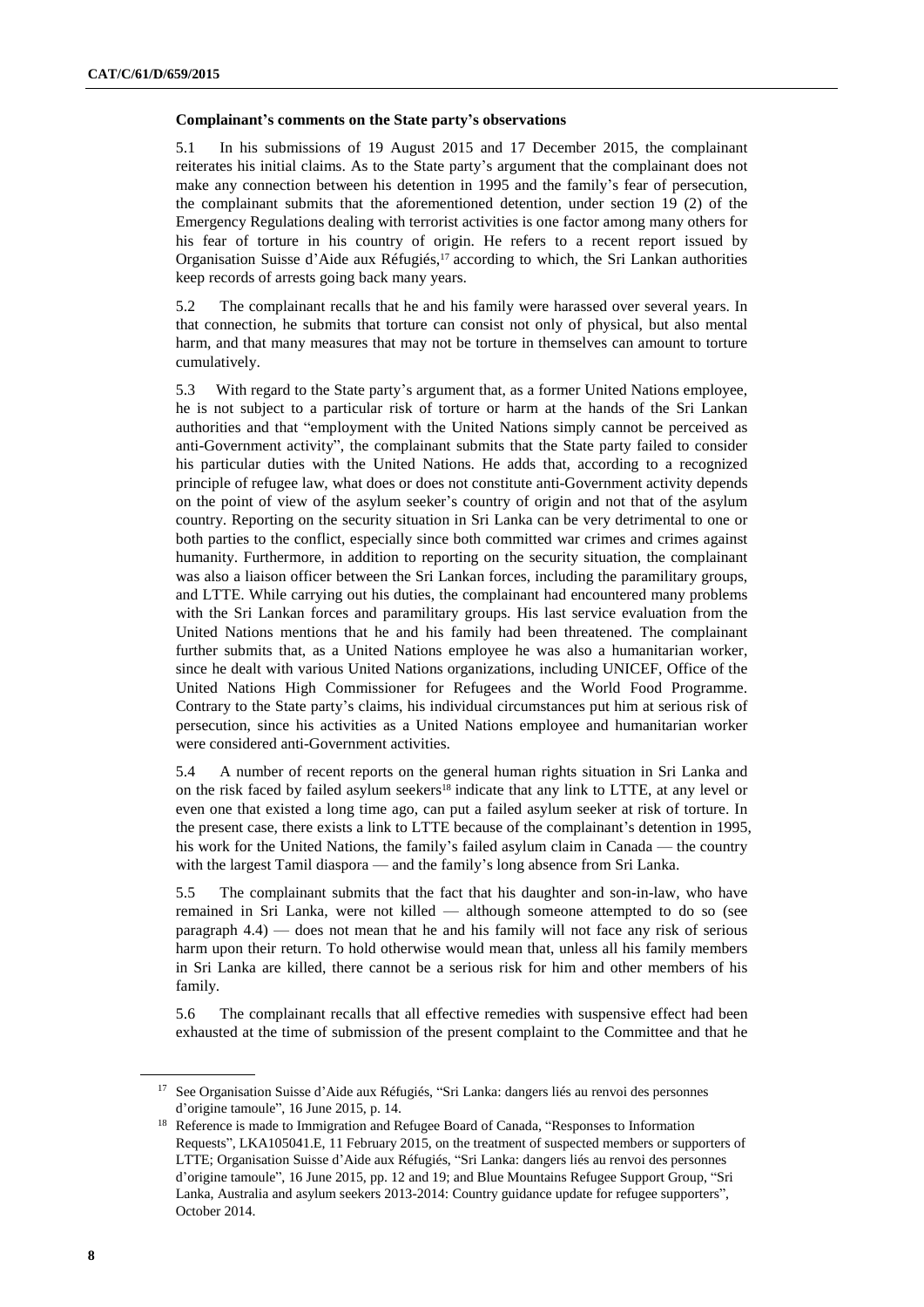and his family have not been removed to Sri Lanka owing only to the Committee's request for interim measures. Furthermore, on 30 October 2015, a negative decision was rendered in relation to his application for permanent residence on humanitarian and compassionate grounds by a representative of the Minister of Citizenship and Immigration Canada. The reasons for that decision were sent to the complainant upon request on 9 December 2015. The deciding officer mentioned that he or she was also the officer in charge of the preremoval risk assessment application submitted by the complainant and his family. Although the criteria for granting permanent residence on humanitarian and compassionate grounds are different from those for the pre-removal risk assessment, it is almost always the same decision that is rendered by the deciding officer for both applications. Although the complainant has not received the pre-removal risk assessment decision as yet, he fears that it will be negative for the same reasons as the application for permanent residence on humanitarian and compassionate grounds.

#### **Complainant's additional comments**

6.1 On 28 November 2016, the complainant informed the Committee that, on 30 October 2015, his application for a pre-removal risk assessment was rejected as it was determined that he and his family "would not be subject to risk of persecution, torture, risk to life or risk of cruel and unusual treatment or punishment if returned to Sri Lanka".<sup>19</sup>

6.2 The complainant explained that they decided not to contest the negative decisions relating to their applications for pre-removal risk assessment and permanent residence on humanitarian and compassionate grounds in the Federal Court because of the costs involved and because they felt that those procedures would be futile.<sup>20</sup> He and his family re-applied for permanent residence on humanitarian and compassionate grounds in August 2016. However, their application was returned in November 2016 because they had used outdated forms. The complainant and his family resubmitted an application later the same month. <sup>21</sup>

#### **State party's additional observations on the complainant's comments**

7.1 By note verbale of 30 January 2017, the State party submitted its observations on the complainant's comments. The State party reiterates that the communication is inadmissible because the complainant and his family failed to exhaust all available domestic remedies and that their claim that their return to Sri Lanka would be in violation of article 3 of the Convention is manifestly unfounded. In the event that the Committee should consider the communication admissible, the State party considers that it should be found without merit.

7.2 The State party submits that the pre-removal risk assessment officer provided detailed reasons in the decision of 30 October 2015 for the rejection of the application filed by the complainant on his own and on behalf of his spouse and daughter. The officer reviewed all the evidence submitted and identified documents which could constitute new evidence of risk of harm and thus be considered relevant to the assessment process. In that regard, the officer took into consideration police reports submitted by the complainant as new evidence that were not previously available to him. In his analysis, the officer outlined a contradiction between the complainant's narrative and the adduced reports, demonstrating that the complainant, the principal applicant, had previously provided reasons why he did not file a written complaint with the police in relation to the motorcycle incident when, in fact, one of the reports specifically mentions that a complaint was filed. That contradiction further undermined the complainant's credibility and the evidence was given little probative value.

7.3 The assessment officer also found that the complainant failed to submit sufficient evidence to establish a link between the alleged threats to his married daughter who is in Sri Lanka and his previous work with the United Nations. Furthermore, after considering a number of general reports on conditions in Sri Lanka, the assessment officer determined

<sup>&</sup>lt;sup>19</sup> The complainant provides a copy of the pre-removal risk assessment decision dated 30 October 2015.

<sup>&</sup>lt;sup>20</sup> The complainant does not provide any further information.

<sup>21</sup> The complainant does not provide a specific date.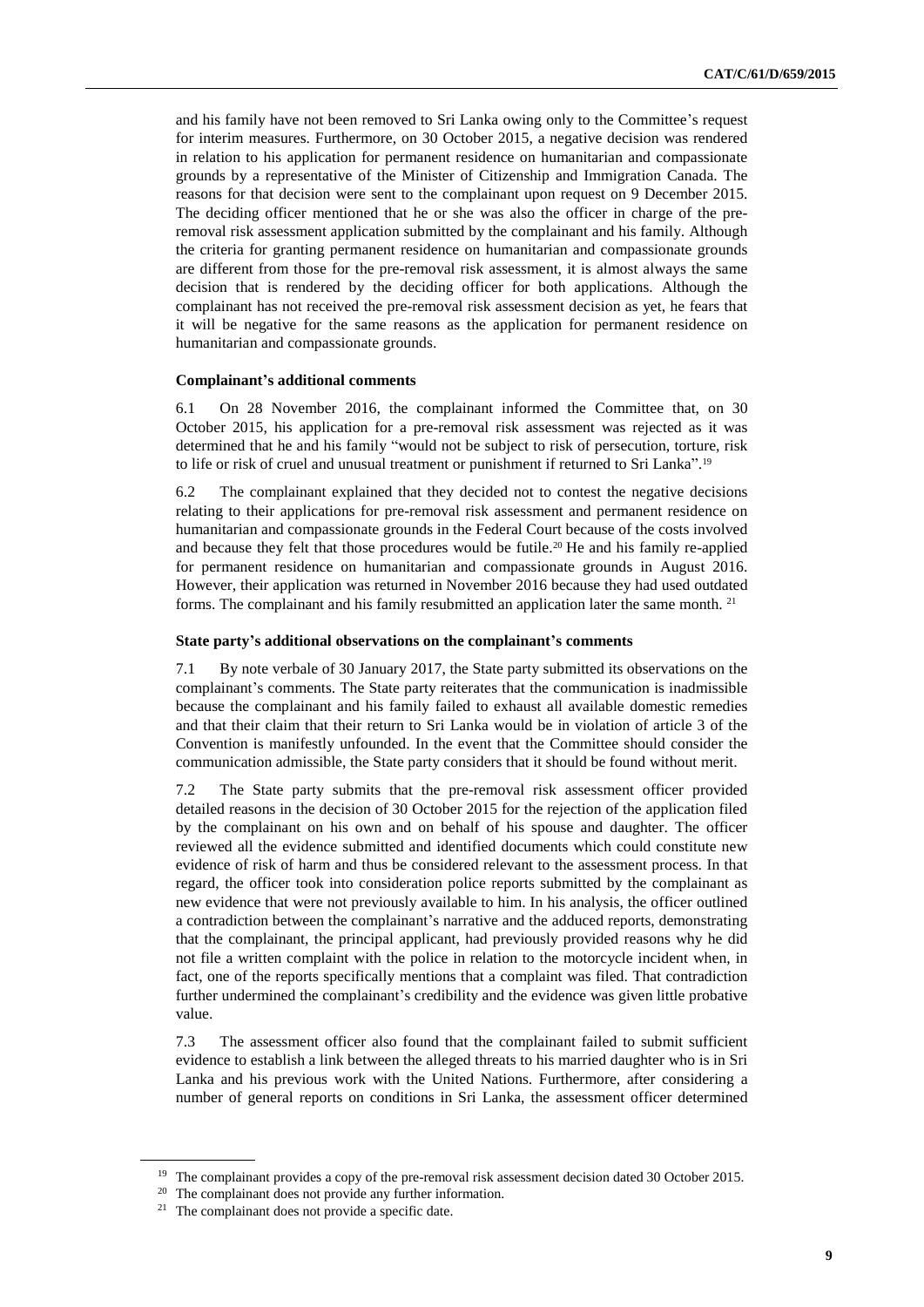that the profile of the complainant and his family as failed refugee claimants did not expose them to a risk of torture if returned to Sri Lanka.

7.4 The State party submits that the officer who considered the application for permanent residence on humanitarian and compassionate grounds also provided detailed reasons for the rejection of the application filed by the complainant on his own and on behalf of his spouse and daughter, who was 15 years old at the time. That officer was "not satisfied that the complainant and his family would suffer unusual and undeserved or disproportionate hardship should they present their permanent residence application abroad".

7.5 In coming to this conclusion, the officer considered various factors, including the best interest of the child. In that regard, the officer considered the fact that the family would be returning to Sri Lanka as a unit and the complainant did not demonstrate that his daughter would not have access to adequate education, health or social services. The officer concluded that there was not sufficient evidence to establish that the general consequences of applying for permanent residence from outside Canada would have a negative impact on the child.

7.6 The State party maintains that the complainant and his family have not exhausted all available domestic remedies as they have not applied to the Federal Court for leave for a judicial review of the decisions of 30 October 2015 rejecting their pre-removal risk assessment and permanent residence applications. The State party explains that a successful judicial review would result in an order for reconsideration of the impugned decisions.

7.7 The State party argues that the complainant and his family could have also sought leave for a judicial review of the decision of 28 January 2015 taken by the officer of Canada Border Services Agency rejecting their application for administrative deferral of their removal. The State party further informs the Committee that a judicial stay of removal pending the disposition of a Federal Court application may also be available.

7.8 The State party reiterates that judicial review is a procedure that should be exhausted for the purposes of admissibility and that the judicial review by the Federal Court provides for review on the merits and provides an effective remedy against removal.

7.9 The State party claims that the complainant's assertions that the judicial review process is both costly and futile are unsubstantiated. The State party submits that mere doubts about the effectiveness of a remedy do not absolve a person from seeking to exhaust that remedy and that it is generally not within the scope of the Committee's competence to evaluate the prospects of success of a domestic remedy.<sup>22</sup> Furthermore, the complainant and his family have not shown, or even alleged, that they lacked the financial means to pursue those remedies.

7.10 Finally, the State party informs the Committee that a new application for permanent residence on humanitarian and compassionate grounds was received in November 2016. The application was filed by the complainant on his own and on behalf of his spouse and daughter. The State party informs the Committee that they will be entitled to apply to the Federal Court for leave for a judicial review of a negative decision regarding an application for permanent residence.

#### **Issues and proceedings before the Committee**

#### *Consideration of admissibility*

8.1 Before considering any claim submitted in a communication, the Committee must decide whether it is admissible under article 22 of the Convention. The Committee has ascertained, as it is required to do under article  $22(5)$  (a) of the Convention, that the same matter has not been and is not being examined under another procedure of international investigation or settlement.

<sup>22</sup> See, for example, communications No. 22/1995, *M.A. v. Canada*, decision adopted on 3 May 1995, paras. 3-4; and No. 86/1997, *P.S. v. Canada*, decision adopted on 18 November 1999, paras. 5.1-5.3 and 6.3.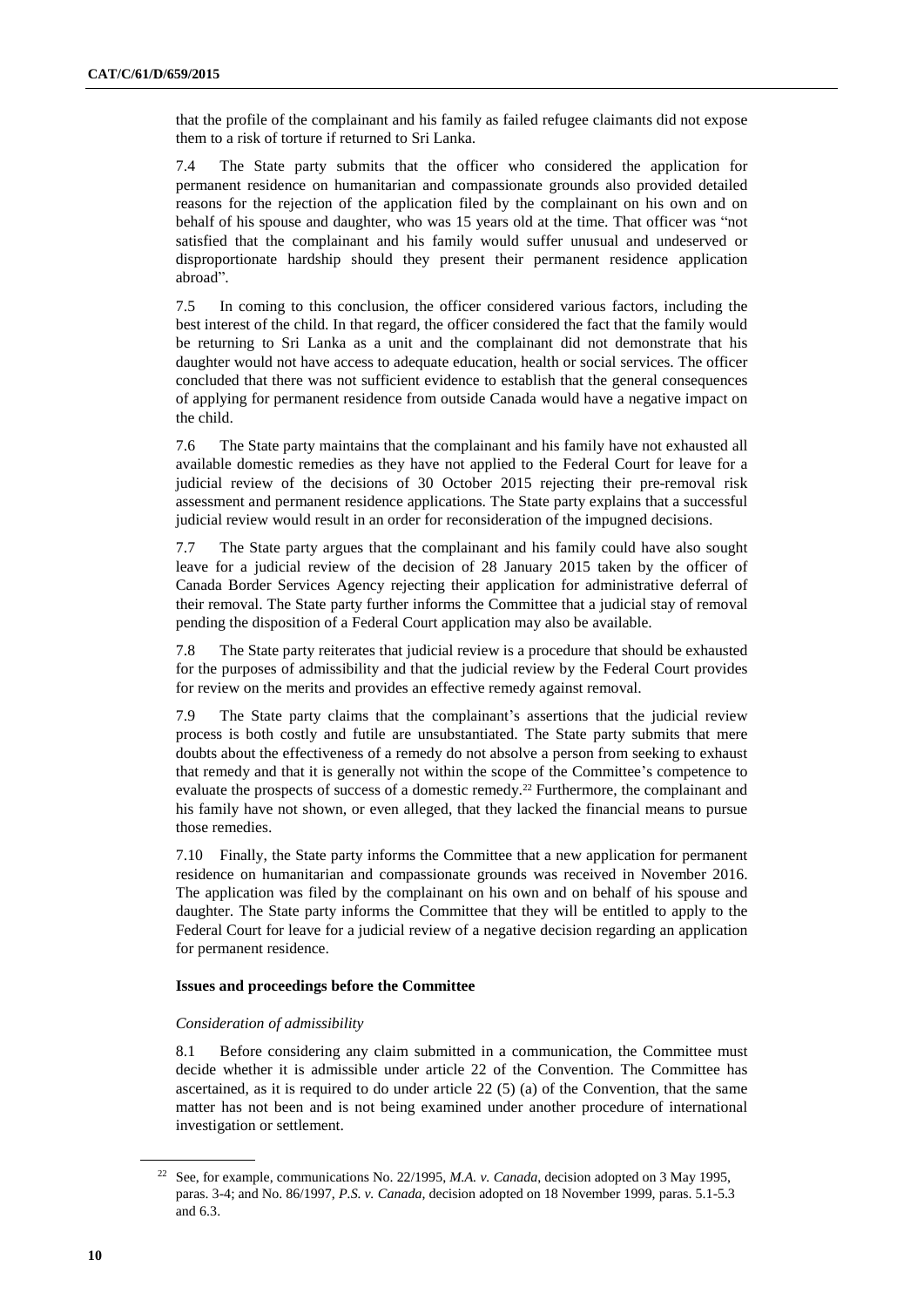8.2 The Committee notes the State party's argument that the complaint should be declared inadmissible under article 22 (5) (b) of the Convention, as the complainant and his family have not exhausted all available domestic remedies. First, they have not applied to the Federal Court for leave to seek a judicial review of the decisions of 30 October 2015 rejecting their pre-removal risk assessment and permanent residence applications; second, they have not sought leave for a judicial review of the decision of the Canada Border Services Agency of 28 January 2015 rejecting their application for administrative deferral of their removal; and third, in November 2016, the complainant, on his own and on behalf of his wife and daughter, submitted a new application for permanent residence on humanitarian and compassionate grounds. The Committee also notes the State party's contention that the judicial review in the Federal Court provides for an effective remedy against removal.

8.3 In this context, the Committee recalls its jurisprudence according to which such judicial review deals mainly with procedural issues and does not involve a review of the merits of the case. <sup>23</sup> As the complainant had already submitted applications to the Immigration and Refugee Board and the Federal Court, as well as applications under the procedures for pre-removal risk assessment and permanent residence on humanitarian and compassionate grounds, the Committee considers that it would be unreasonable to require that the complainant also apply for a judicial review of the negative risk assessment decision. Regarding the new application for permanent residence, submitted in November 2016, the Committee recalls that an application for permanent residence does not constitute, in any case, an effective remedy for the purposes of admissibility, given its non-legal nature and the fact that it does not stay the removal of a complainant.<sup>24</sup> Accordingly, the Committee considers that it is not precluded by the requirements of article 22 (5) (b) of the Convention from considering the communication.

8.4 The Committee recalls that for a claim to be admissible under article 22 of the Convention and rule 113 (b) of its rules of procedure, it must attain the basic level of substantiation required for purposes of admissibility. The Committee notes the State party's argument that the communication is manifestly ill-founded owing to a lack of substantiation. The Committee considers, however, that the arguments put forward by the complainant raise substantive issues under article 3 of the Convention and that the merits of those arguments should be addressed. Accordingly, the Committee declares the communication admissible and proceeds with its consideration of the merits.

#### *Consideration of the merits*

9.1 In accordance with article 22 (4) of the Convention, the Committee has considered the communication in the light of all the information made available to it by the parties.

9.2 The issue before the Committee is whether the removal of the complainant and his family to Sri Lanka would constitute a violation of the State party's obligation under article 3 of the Convention not to expel or to return (*refouler*) a person to another State where there are substantial grounds for believing that he or she would be in danger of being subjected to torture. In assessing that risk, the Committee must take into account all relevant considerations, pursuant to article 3 (2) of the Convention, including the existence of a consistent pattern of gross, flagrant or mass violations of human rights. However, the Committee recalls that the aim of such determination is to establish whether the individual concerned would be personally at a foreseeable and real risk of being subjected to torture in the country to which he or she would be returned. It follows that the existence of a pattern of gross, flagrant or mass violations of human rights in a country does not as such constitute sufficient reason for determining that a particular person would be in danger of being subjected to torture on return to that country; additional grounds must be adduced to show that the individual concerned would be personally at risk. Conversely, the absence of a consistent pattern of flagrant violations of human rights does not mean that a person might not be subjected to torture in his or her specific circumstances.

<sup>23</sup> See communication No. 582/2014, *N.S. v. Canada*, decision adopted on 1 December 2016, para. 8.2.

<sup>24</sup> See, inter alia, *Kalonzo v. Canada*, para. 8.3.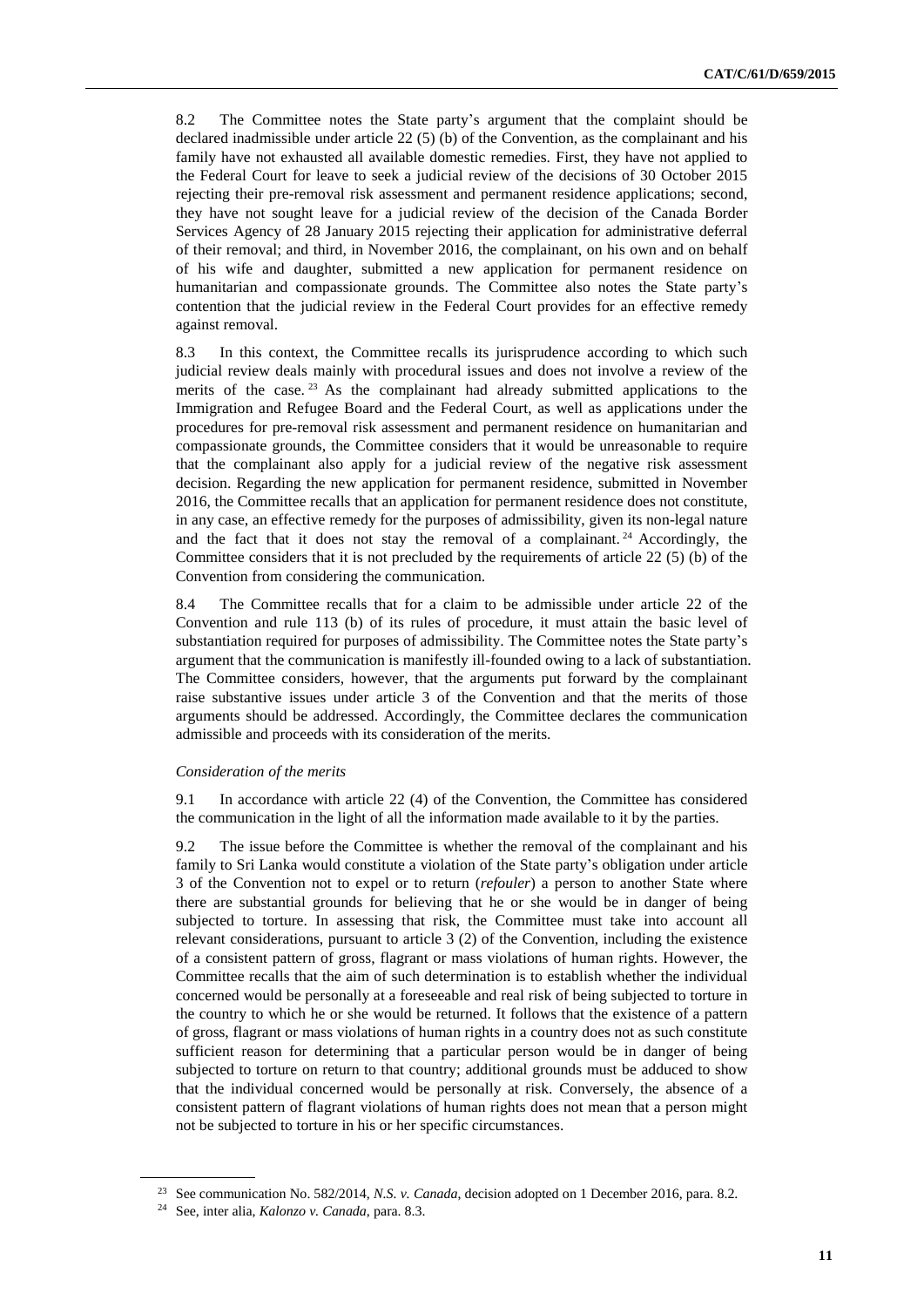9.3 The Committee recalls its general comment No. 1 (1997) on the implementation of article 3 of the Convention, according to which, the risk of torture must be assessed on grounds that go beyond mere theory or suspicion. While the risk does not have to meet the test of being highly probable (para. 6), the Committee notes that the burden of proof generally falls on the complainant, who must present an arguable case that he or she faces a foreseeable, real and personal risk. Although, under the terms of its general comment No. 1, the Committee must give considerable weight to findings of fact that are made by organs of the State party concerned, it is not bound by such findings and instead has the power, provided by article 22 (4) of the Convention, of free assessment of the facts based upon the full set of circumstances in every case (para. 9).

9.4 In assessing the risk of torture in the present case, the Committee notes the complainant's contention that there is a risk that he and his family would be tortured if returned to Sri Lanka owing to the fact that, in 1995, he was allegedly detained and tortured because he was suspected of links with LTTE; he worked with United Nations Department of Safety and Security for six years and owing to his professional responsibilities he had conflicts with government authorities and paramilitary groups; since 2008, he and his family had been subjected to harassment and attacks by unknown individuals on various occasions; and he feared that he and his family would be suspected of links with LTTE in the diaspora as failed asylum seekers from Canada.

9.5 However, the Committee also notes the State party's observations that its domestic authorities found that many of the complainant's statements concerning the threats against his family lacked credibility; the complainant has not demonstrated that his history of work with United Nations Department of Safety and Security put him at risk of torture; and the complainant and his family have not presented any evidence that they were involved in anti-Government or pro-LTTE activities that would put them at risk as failed asylum seekers.

9.6 The Committee particularly notes the State party's argument that the information provided by the complainant, including police reports, does not demonstrate that the Sri Lankan authorities are not willing and do not have the ability to protect him and his family from harm. In that connection, the Committee notes that, in August 2009, when the complainant was threatened with death by an armed member of TMPV and a group of men, the police was responsive and dispersed the group of men. It also notes that, when the complainant received a threatening telephone call one year before, he filed a complaint with the police in Batticaloa, which could not, however, identify the caller.

9.7 The Committee further notes the State party's submission that the complainant and his family have not demonstrated that the alleged incidents that occurred between 2008 and 2012 represent an ongoing risk for them if returned to Sri Lanka. In that connection, the Committee considers that the complainant has not submitted sufficient evidence to establish a link between the alleged threats to his married daughter and son-in-law who are still living in Sri Lanka, in 2014, and his previous work with United Nations Department of Safety and Security or his detention, in 1995.

9.8 Regarding the complainant's general claim that he risks being subjected to torture upon return to Sri Lanka owing to his status as a Tamil with real or perceived links with the LTTE and as a failed asylum seeker returning from overseas, the Committee agrees that Sri Lankans of Tamil ethnicity with a real or perceived prior personal or familial connection to LTTE facing forcible return to Sri Lanka may face a risk of torture. In this connection, the Committee notes the current human rights situation in Sri Lanka and refers to its concluding observations on Sri Lanka's fifth periodic report, in which it expressed concern, inter alia, about reports regarding the persistence of abductions, torture and ill-treatment perpetrated by State security forces in Sri Lanka, including the military and the police, $25$ which had continued in many parts of the country after the conflict with LTTE had ended in May 2009, and to credible reports by non-governmental organizations<sup>26</sup> concerning the

<sup>&</sup>lt;sup>25</sup> See CAT/C/LKA/CO/5, paras. 9-12.

<sup>26</sup> See, for example, Freedom from Torture, *Tainted Peace: Torture in Sri Lanka since May 2009*, August 2015, available at [www.freedomfromtorture.org/sites/default/files/documents/sl\\_report\\_a4\\_-](file:///C:/Users/elena.garrido%20romero/AppData/Local/Temp/notes77DF16/www.freedomfromtorture.org/sites/default/files/documents/sl_report_a4_-_final-f-b-web.pdf) [\\_final-f-b-web.pdf;](file:///C:/Users/elena.garrido%20romero/AppData/Local/Temp/notes77DF16/www.freedomfromtorture.org/sites/default/files/documents/sl_report_a4_-_final-f-b-web.pdf) and Yasmin Sooka, The Bar Human Rights Committee of England and Wales